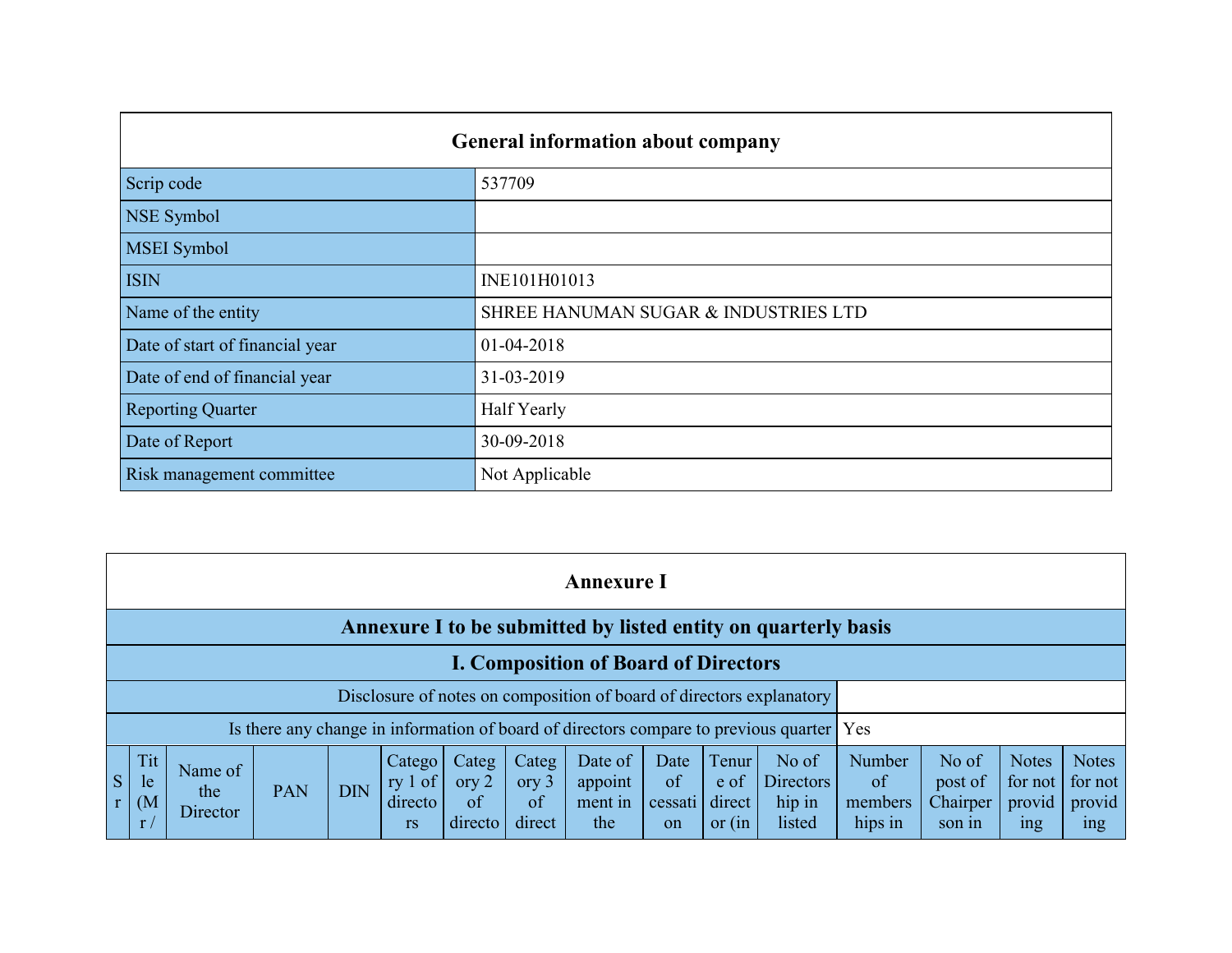|                | Ms |                                                              |                |              |                                                              | rs                           | ors | current<br>term | mont<br>hs) | entities<br>includin<br>g this<br>listed<br>entity<br>(Refer<br>Regulati<br>on $25(1)$<br>of<br>Listing<br>Regulati<br>ons) | Audit/<br>Stakehold<br>er<br>Committe<br>e(s)<br>including<br>this listed<br>entity<br>(Refer<br>Regulatio<br>$n 26(1)$ of<br>Listing<br>Regulatio<br>ns) | Audit/<br>Stakehol<br>der<br>Committ<br>ee held<br>in listed<br>entities<br>includin<br>g this<br>listed<br>entity<br>(Refer<br>Regulati<br>on $26(1)$<br>of<br>Listing<br>Regulati<br>ons) | <b>PAN</b> | <b>DIN</b> |
|----------------|----|--------------------------------------------------------------|----------------|--------------|--------------------------------------------------------------|------------------------------|-----|-----------------|-------------|-----------------------------------------------------------------------------------------------------------------------------|-----------------------------------------------------------------------------------------------------------------------------------------------------------|---------------------------------------------------------------------------------------------------------------------------------------------------------------------------------------------|------------|------------|
| $\mathbf{1}$   | Mr | <b>BIMAL</b><br><b>KUMAR</b><br><b>NOPANY</b>                | ABRPN72<br>96B | 00694<br>221 | Executiv<br>e<br>Director                                    | Chairper<br>son              | MD  | 01-09-1990      |             | $\sqrt{2}$                                                                                                                  | $\sqrt{2}$                                                                                                                                                | $\boldsymbol{0}$                                                                                                                                                                            |            |            |
| $\sqrt{2}$     | Mr | <b>RAJ</b><br><b>KUMAR</b><br><b>MORE</b>                    | AERPM83<br>87B | 00119<br>618 | Executiv<br>e<br>Director                                    | Not<br>Applica<br>ble        |     | 18-05-1998      |             | 1                                                                                                                           | $\boldsymbol{0}$                                                                                                                                          | $\boldsymbol{0}$                                                                                                                                                                            |            |            |
| $\mathfrak{Z}$ | Mr | <b>LAKSHMIK</b><br><b>ANT</b><br><b>TIBRAWAL</b><br>$\rm LA$ | ABRPT98<br>67C | 00423<br>521 | Non-<br>Executiv<br>$e -$<br>Indepen<br>dent<br>Director     | Not<br>Applica<br>ble        |     | 31-08-2015      | 60          | $\sqrt{2}$                                                                                                                  | $\sqrt{2}$                                                                                                                                                |                                                                                                                                                                                             |            |            |
| $\overline{4}$ | Ms | <b>PRATIMA</b><br><b>SRIVASTA</b><br>VA                      | AAOPS58<br>84N | 01192<br>980 | Non-<br>Executiv<br>$\rm e$ -<br>Indepen<br>dent<br>Director | <b>Not</b><br>Applica<br>ble |     | 31-08-2015      | 60          | -1                                                                                                                          | $\mathbf{1}$                                                                                                                                              | $\boldsymbol{0}$                                                                                                                                                                            |            |            |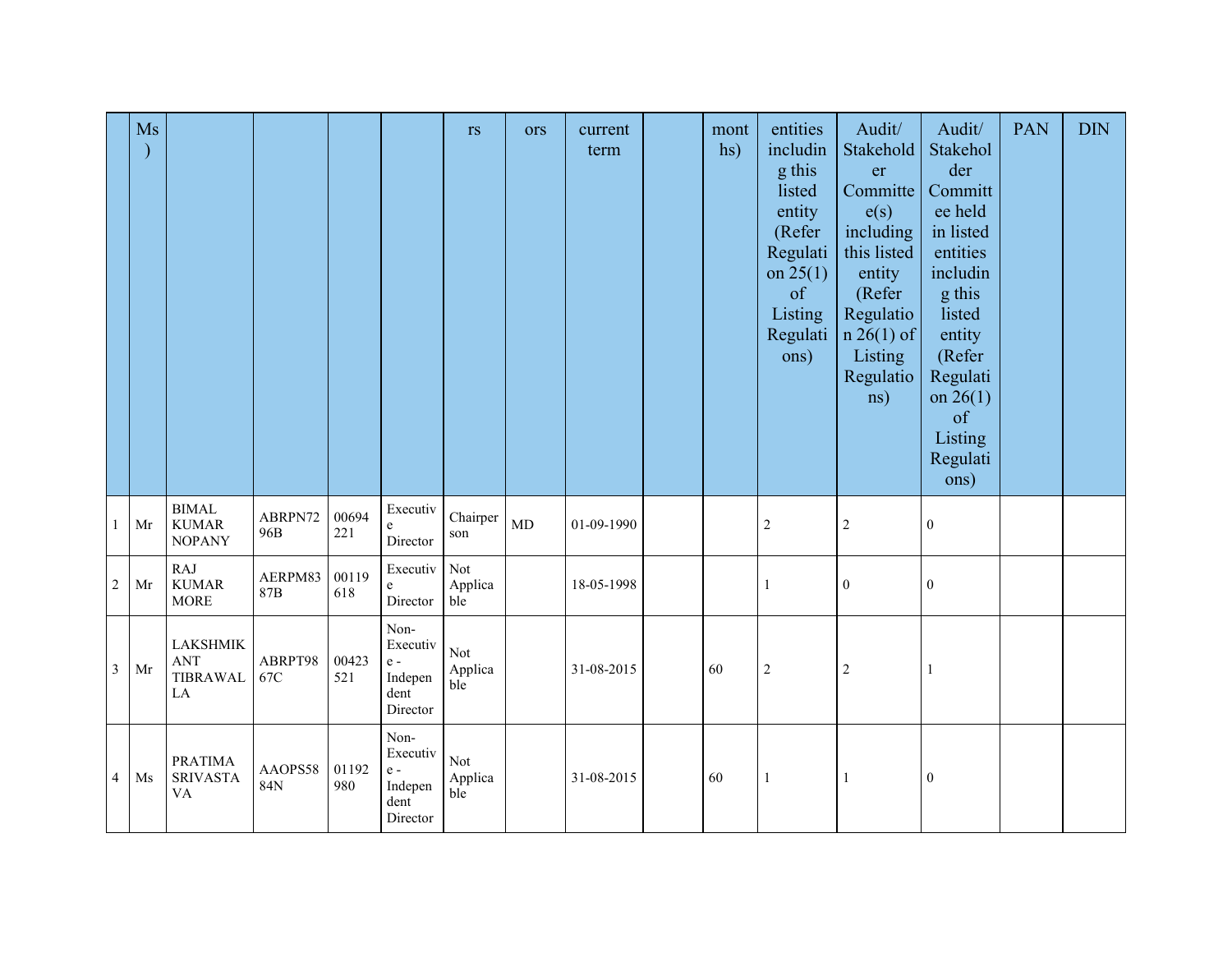|                   | <b>Annexure I</b>                                              |                                           |                |              |                                              |                                              |                                              |                                                      |                             |                                                    |                                                                                                                                                                          |                                                                                                                                                                                                       |                                                                                                                                                                                                                                   |                                                 |                                                        |
|-------------------|----------------------------------------------------------------|-------------------------------------------|----------------|--------------|----------------------------------------------|----------------------------------------------|----------------------------------------------|------------------------------------------------------|-----------------------------|----------------------------------------------------|--------------------------------------------------------------------------------------------------------------------------------------------------------------------------|-------------------------------------------------------------------------------------------------------------------------------------------------------------------------------------------------------|-----------------------------------------------------------------------------------------------------------------------------------------------------------------------------------------------------------------------------------|-------------------------------------------------|--------------------------------------------------------|
|                   | Annexure I to be submitted by listed entity on quarterly basis |                                           |                |              |                                              |                                              |                                              |                                                      |                             |                                                    |                                                                                                                                                                          |                                                                                                                                                                                                       |                                                                                                                                                                                                                                   |                                                 |                                                        |
|                   |                                                                |                                           |                |              |                                              |                                              |                                              | <b>I. Composition of Board of Directors</b>          |                             |                                                    |                                                                                                                                                                          |                                                                                                                                                                                                       |                                                                                                                                                                                                                                   |                                                 |                                                        |
| S<br>$\mathbf{r}$ | Tit<br>le<br>(M <sup>2</sup> )<br>r/<br>Ms                     | Name<br>of the<br>Directo<br>$\mathbf{r}$ | <b>PAN</b>     | <b>DIN</b>   | Catego<br>ry 1 of<br>directo<br><b>rs</b>    | Categ<br>ory 2<br>of<br>directo<br><b>rs</b> | Categ<br>ory 3<br>of<br>directo<br><b>rs</b> | Date of<br>appointm<br>ent in the<br>current<br>term | Date<br>of<br>cessati<br>on | Tenur<br>e of<br>direct<br>or $(in$<br>mont<br>hs) | No of<br><b>Directors</b><br>hip in<br>listed<br>entities<br>including<br>this listed<br>entity<br>(Refer<br>Regulati<br>on $25(1)$<br>of<br>Listing<br>Regulati<br>ons) | Number<br>of<br>membersh<br>ips in<br>Audit/<br>Stakehold<br>er<br>Committe<br>e(s)<br>including<br>this listed<br>entity<br>(Refer<br>Regulatio<br>$n \cdot 26(1)$ of<br>Listing<br>Regulatio<br>ns) | No of<br>post of<br>Chairper<br>son in<br>Audit/<br>Stakehol<br>der<br>Committ<br>ee held<br>in listed<br>entities<br>including<br>this listed<br>entity<br>(Refer<br>Regulati<br>on $26(1)$<br>of<br>Listing<br>Regulati<br>ons) | <b>Notes</b><br>for not<br>providi<br>ng<br>PAN | <b>Notes</b><br>for not<br>providi<br>ng<br><b>DIN</b> |
| 5                 | Ms                                                             | <b>SHABN</b><br>AM<br><b>AGARW</b><br>AL  | ACXPA08<br>16B | 024280<br>22 | Non-<br>Executiv<br>$e -$<br>Independ<br>ent | Not<br>Applica<br>ble                        |                                              | 31-08-2015                                           |                             | 60                                                 |                                                                                                                                                                          | 1                                                                                                                                                                                                     |                                                                                                                                                                                                                                   |                                                 |                                                        |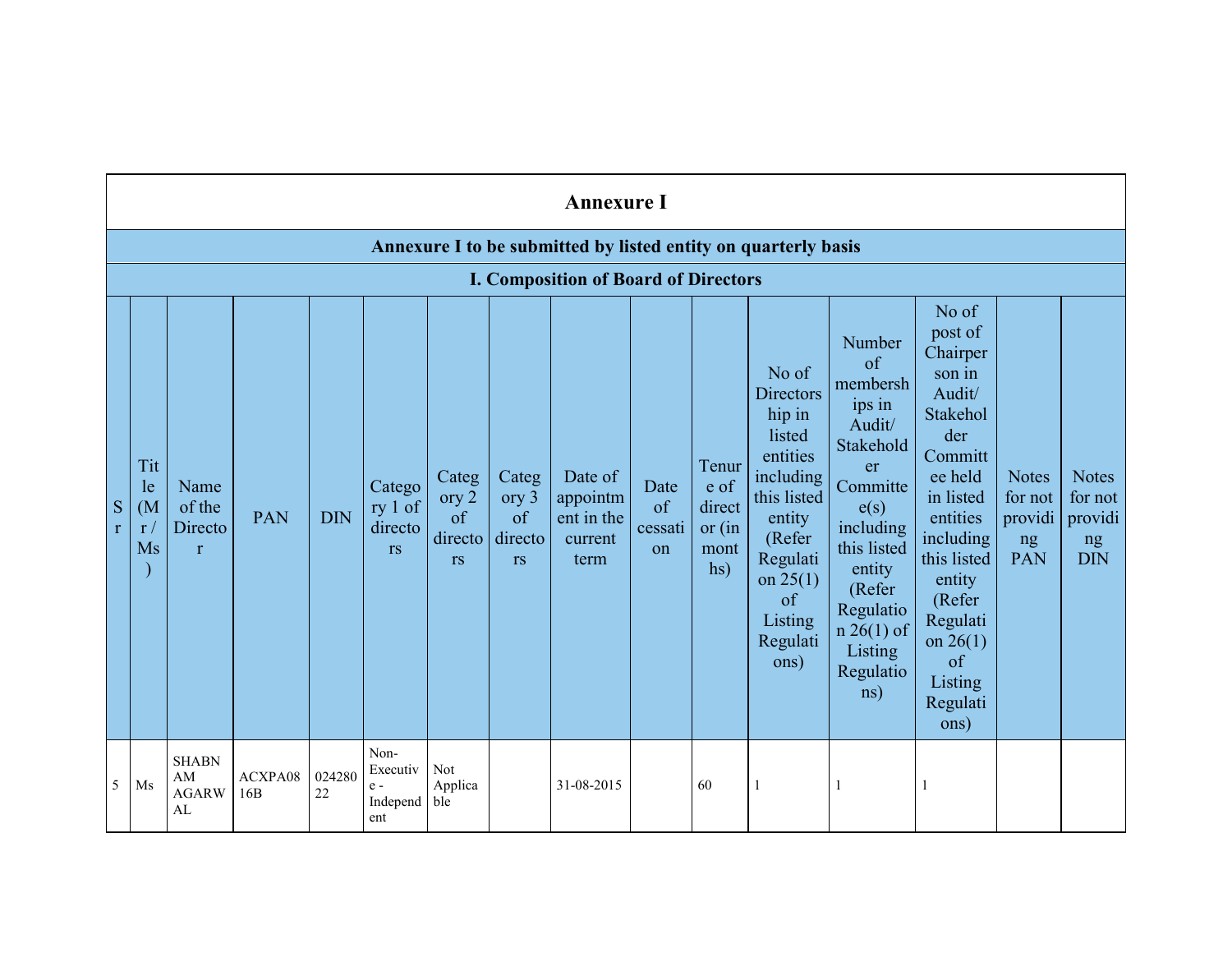|  |  |  |  | Directo |  |  |  |  |  |  |  |  |  |  |
|--|--|--|--|---------|--|--|--|--|--|--|--|--|--|--|
|--|--|--|--|---------|--|--|--|--|--|--|--|--|--|--|

| <b>Annexure 1</b>                                                               |  |
|---------------------------------------------------------------------------------|--|
| <b>II. Composition of Committees</b>                                            |  |
| Disclosure of notes on composition of committees explanatory                    |  |
| Is there any change in information of committees compare to previous quarter No |  |

|           | <b>Audit Committee Details</b> |                           |                         |                         |         |  |  |  |  |  |
|-----------|--------------------------------|---------------------------|-------------------------|-------------------------|---------|--|--|--|--|--|
| $ S_{r} $ | DIN Number                     | Name of Committee members | Category 1 of directors | Category 2 of directors | Remarks |  |  |  |  |  |

|                    | Nomination and remuneration committee |                           |                         |                         |         |  |  |  |  |
|--------------------|---------------------------------------|---------------------------|-------------------------|-------------------------|---------|--|--|--|--|
| $\vert$ Sr $\vert$ | <b>DIN Number</b>                     | Name of Committee members | Category 1 of directors | Category 2 of directors | Remarks |  |  |  |  |

|            | <b>Stakeholders Relationship Committee</b> |                           |                         |                         |         |  |  |  |  |
|------------|--------------------------------------------|---------------------------|-------------------------|-------------------------|---------|--|--|--|--|
| $ $ Sr $ $ | <b>DIN Number</b>                          | Name of Committee members | Category 1 of directors | Category 2 of directors | Remarks |  |  |  |  |

|           | <b>Risk Management Committee</b> |                           |                         |                         |         |  |  |  |  |
|-----------|----------------------------------|---------------------------|-------------------------|-------------------------|---------|--|--|--|--|
| <b>Sr</b> | <b>DIN Number</b>                | Name of Committee members | Category 1 of directors | Category 2 of directors | Remarks |  |  |  |  |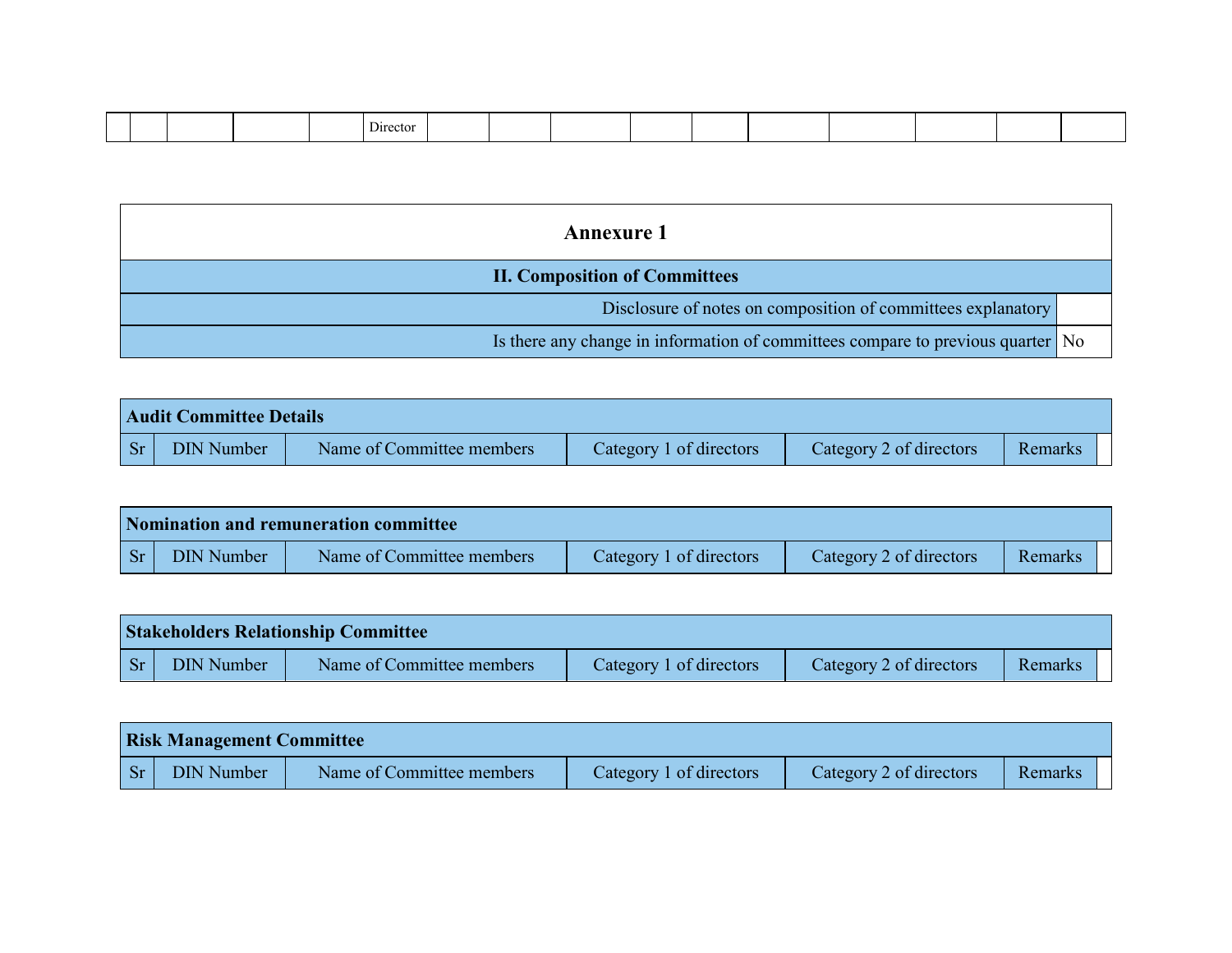|                    | <b>Corporate Social Responsibility Committee</b> |                           |                         |                         |         |  |  |  |  |
|--------------------|--------------------------------------------------|---------------------------|-------------------------|-------------------------|---------|--|--|--|--|
| $\vert$ Sr $\vert$ | <b>DIN Number</b>                                | Name of Committee members | Category 1 of directors | Category 2 of directors | Remarks |  |  |  |  |

| <b>Other Committee</b> |                                                                                                                         |  |  |
|------------------------|-------------------------------------------------------------------------------------------------------------------------|--|--|
|                        | Sr DIN Number Name of Committee members Name of other committee Category 1 of directors Category 2 of directors Remarks |  |  |

|                                                                  | <b>Annexure 1</b>                                      |                                                       |                                                                |  |  |  |  |
|------------------------------------------------------------------|--------------------------------------------------------|-------------------------------------------------------|----------------------------------------------------------------|--|--|--|--|
|                                                                  | <b>Annexure 1</b>                                      |                                                       |                                                                |  |  |  |  |
|                                                                  | <b>III. Meeting of Board of Directors</b>              |                                                       |                                                                |  |  |  |  |
| Disclosure of notes on meeting of board of directors explanatory |                                                        |                                                       |                                                                |  |  |  |  |
| <b>Sr</b>                                                        | Date(s) of meeting (if any) in the<br>previous quarter | Date(s) of meeting (if any) in the<br>current quarter | Maximum gap between any two consecutive (in<br>number of days) |  |  |  |  |
|                                                                  | 30-05-2018                                             |                                                       |                                                                |  |  |  |  |
| $\overline{2}$                                                   |                                                        | 14-08-2018                                            | 75                                                             |  |  |  |  |

|           | <b>Annexure 1</b>                                        |                                                                           |                                         |                              |                                                           |                                                        |                               |
|-----------|----------------------------------------------------------|---------------------------------------------------------------------------|-----------------------------------------|------------------------------|-----------------------------------------------------------|--------------------------------------------------------|-------------------------------|
|           | <b>IV. Meeting of Committees</b>                         |                                                                           |                                         |                              |                                                           |                                                        |                               |
|           | Disclosure of notes on meeting of committees explanatory |                                                                           |                                         |                              |                                                           |                                                        |                               |
| <b>Sr</b> | Name of<br>Committee                                     | Date(s) of meeting $\vert$<br>of the committee in<br>the relevant quarter | Whether<br>requirement of<br>Quorum met | Requirement of<br>Quorum met | Date(s) of meeting<br>of the committee in<br>the previous | Maximum gap<br>between any two<br>consecutive meetings | Name of<br>other<br>committee |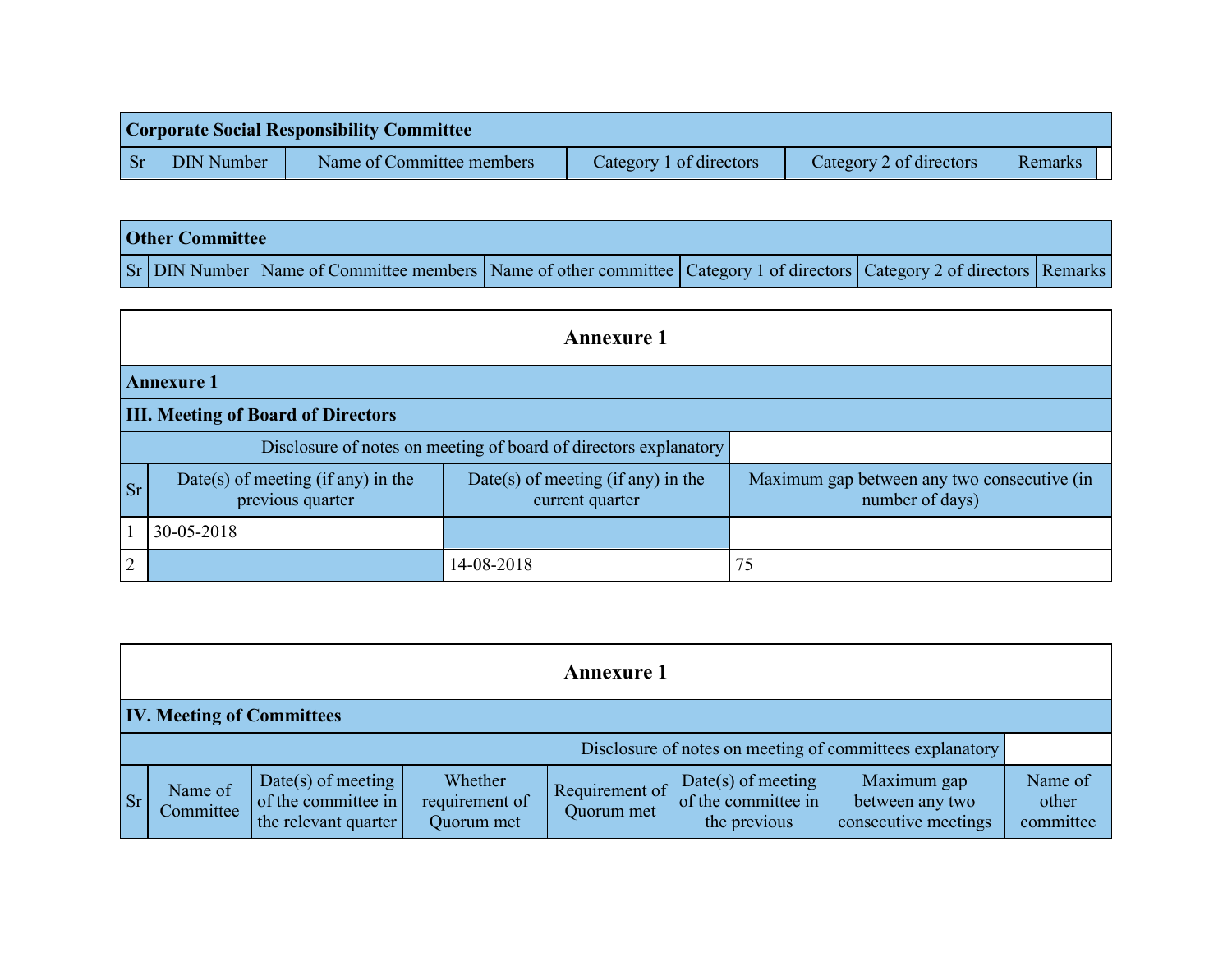|                    |            | Yes/No) | quarter    | (in number of days)             |  |
|--------------------|------------|---------|------------|---------------------------------|--|
| Audit<br>Committee | 13-08-2018 | Yes     | 29-05-2018 | $\overline{\phantom{a}}$<br>ں ا |  |

|                | <b>Annexure 1</b>                                                                                         |                                  |                                                                    |  |  |  |
|----------------|-----------------------------------------------------------------------------------------------------------|----------------------------------|--------------------------------------------------------------------|--|--|--|
|                | <b>V. Related Party Transactions</b>                                                                      |                                  |                                                                    |  |  |  |
|                | Subject                                                                                                   | Compliance status<br>(Yes/No/NA) | If status is "No" details of non-<br>compliance may be given here. |  |  |  |
|                | Whether prior approval of audit committee obtained                                                        | <b>NA</b>                        |                                                                    |  |  |  |
| $\overline{2}$ | Whether shareholder approval obtained for material RPT                                                    | <b>NA</b>                        |                                                                    |  |  |  |
| $\overline{3}$ | Whether details of RPT entered into pursuant to omnibus<br>approval have been reviewed by Audit Committee | <b>NA</b>                        |                                                                    |  |  |  |

|                | <b>Annexure 1</b>                                                                                                                                        |                               |  |  |  |
|----------------|----------------------------------------------------------------------------------------------------------------------------------------------------------|-------------------------------|--|--|--|
|                | <b>VI. Affirmations</b>                                                                                                                                  |                               |  |  |  |
|                | Sr Subject                                                                                                                                               | Compliance status<br>(Yes/No) |  |  |  |
|                | The composition of Board of Directors is in terms of SEBI (Listing obligations and disclosure requirements)<br>Regulations, 2015                         | Yes                           |  |  |  |
| $\overline{2}$ | The composition of the following committees is in terms of SEBI(Listing obligations and disclosure<br>requirements) Regulations, 2015 a. Audit Committee | Yes                           |  |  |  |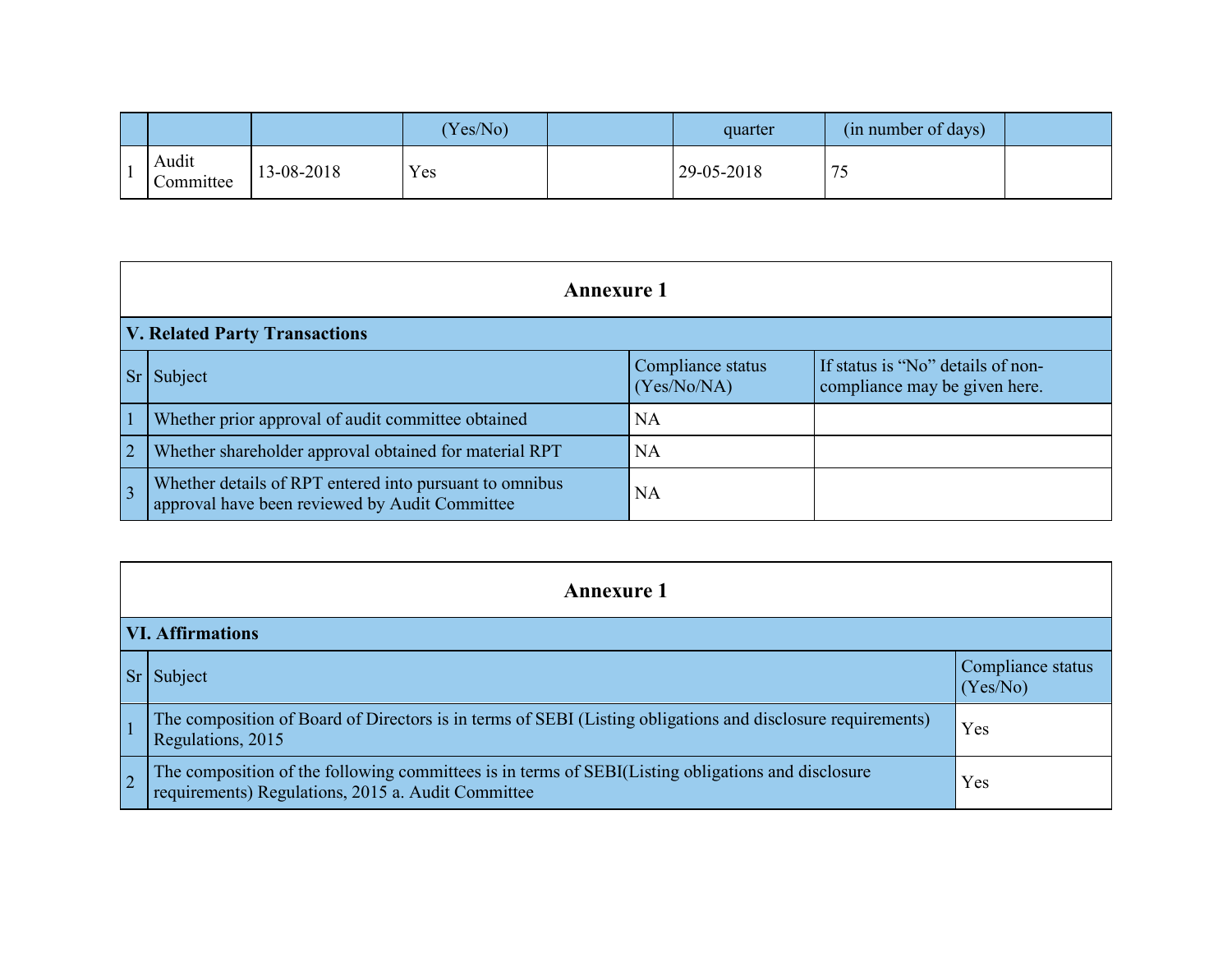|                | The composition of the following committees is in terms of SEBI(Listing obligations and disclosure requirements) Regulations, 2015. b. Nomination & remuneration committee                                   | Yes       |
|----------------|--------------------------------------------------------------------------------------------------------------------------------------------------------------------------------------------------------------|-----------|
| $\overline{4}$ | The composition of the following committees is in terms of SEBI(Listing obligations and disclosure requirements) Regulations, 2015. c. Stakeholders relationship committee                                   | Yes       |
|                | The composition of the following committees is in terms of SEBI(Listing obligations and disclosure requirements) Regulations, 2015. d. Risk management committee (applicable to the top 100 listed entities) | <b>NA</b> |
| 6              | The committee members have been made aware of their powers, role and responsibilities as specified in SEBI (Listing obligations and disclosure requirements) Regulations, 2015.                              | Yes       |
|                | The meetings of the board of directors and the above committees have been conducted in the manner as specified in SEBI (Listing obligations and disclosure requirements) Regulations, 2015.                  | Yes       |
| 8              | This report and/or the report submitted in the previous quarter has been placed before Board of Directors.                                                                                                   | Yes       |

|                | <b>Annexure 1</b> |                           |  |  |
|----------------|-------------------|---------------------------|--|--|
| <b>Sr</b>      | Subject           | Compliance status         |  |  |
|                | Name of signatory | <b>Bimal Kumar Nopany</b> |  |  |
| $\overline{2}$ | Designation       | <b>Managing Director</b>  |  |  |

| <b>Annexure III</b>                                                                                                                                         |            |  |                                                  |  |  |
|-------------------------------------------------------------------------------------------------------------------------------------------------------------|------------|--|--------------------------------------------------|--|--|
| Annexure III to be submitted by listed entity at the end of 6 months after end of financial year along-with second quarter<br>report of next financial year |            |  |                                                  |  |  |
| <b>I. Affirmations</b>                                                                                                                                      |            |  |                                                  |  |  |
| Sr Broad heading                                                                                                                                            | Regulation |  | Compliance status   If status is "No" details of |  |  |